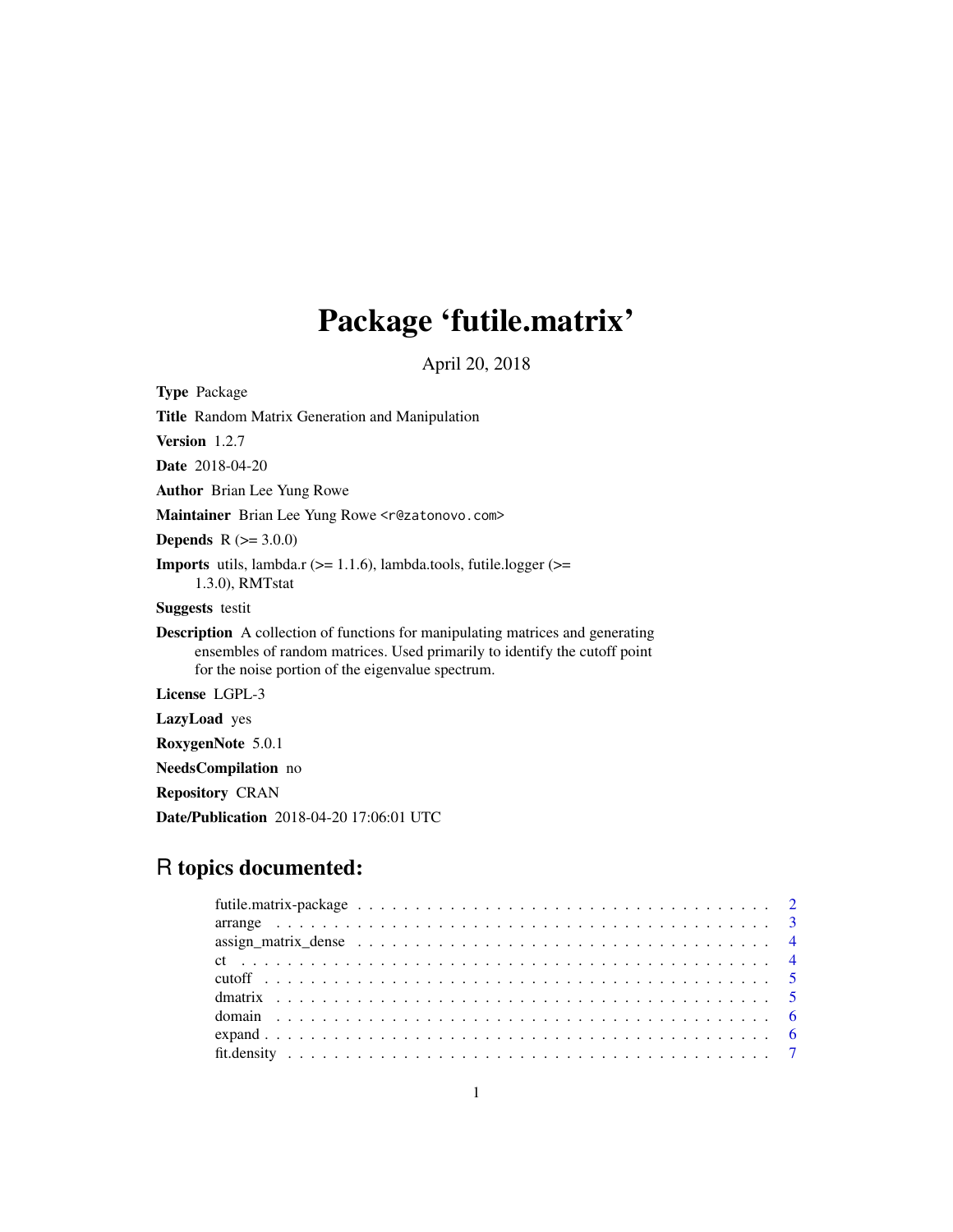<span id="page-1-0"></span>

| Index | 15 |
|-------|----|
|       |    |
|       |    |
|       |    |
|       |    |
|       |    |
|       |    |
|       |    |

futile.matrix-package *A collection of matrix manipulation functions*

#### Description

This package provides functions for working with random matrices. It also provides various convenience functions for examining data within matrices as well as some optimized functions for reading matrices in various formats.

# Details

| Package:  | futile.matrix |
|-----------|---------------|
| Type:     | Package       |
| Version:  | 1.2.7         |
| Date:     | 2018-04-20    |
| License:  | $L$ GPL-3     |
| LazyLoad: | yes           |

Random matrix ensembles can be created using this package. It's also possible to fit the Marcenko-Pastur distribution to Wishart matrices, enabling you to isolate the noise portion of the eigenvalue spectrum.

#### Author(s)

Brian Lee Yung Rowe <r@zatonovo.com>

# References

The Distribution Functions of Random Matrix Theory, Craig A. Tracy, UC Davis [http://www.](http://www.math.ucsc.edu/research/rmtg.html) [math.ucsc.edu/research/rmtg.html](http://www.math.ucsc.edu/research/rmtg.html)

Introduction to the Random Matrix Theory: Gaussian Unitary Ensemble and Beyond [http://](http://arxiv.org/abs/math-ph/0412017v2) [arxiv.org/abs/math-ph/0412017v2](http://arxiv.org/abs/math-ph/0412017v2)

Tyler's M-Estimator, Random Matrix Theory, and Generalized Elliptical Distributions with Applications to Finance [http://papers.ssrn.com/sol3/papers.cfm?abstract\\_id=1287683](http://papers.ssrn.com/sol3/papers.cfm?abstract_id=1287683)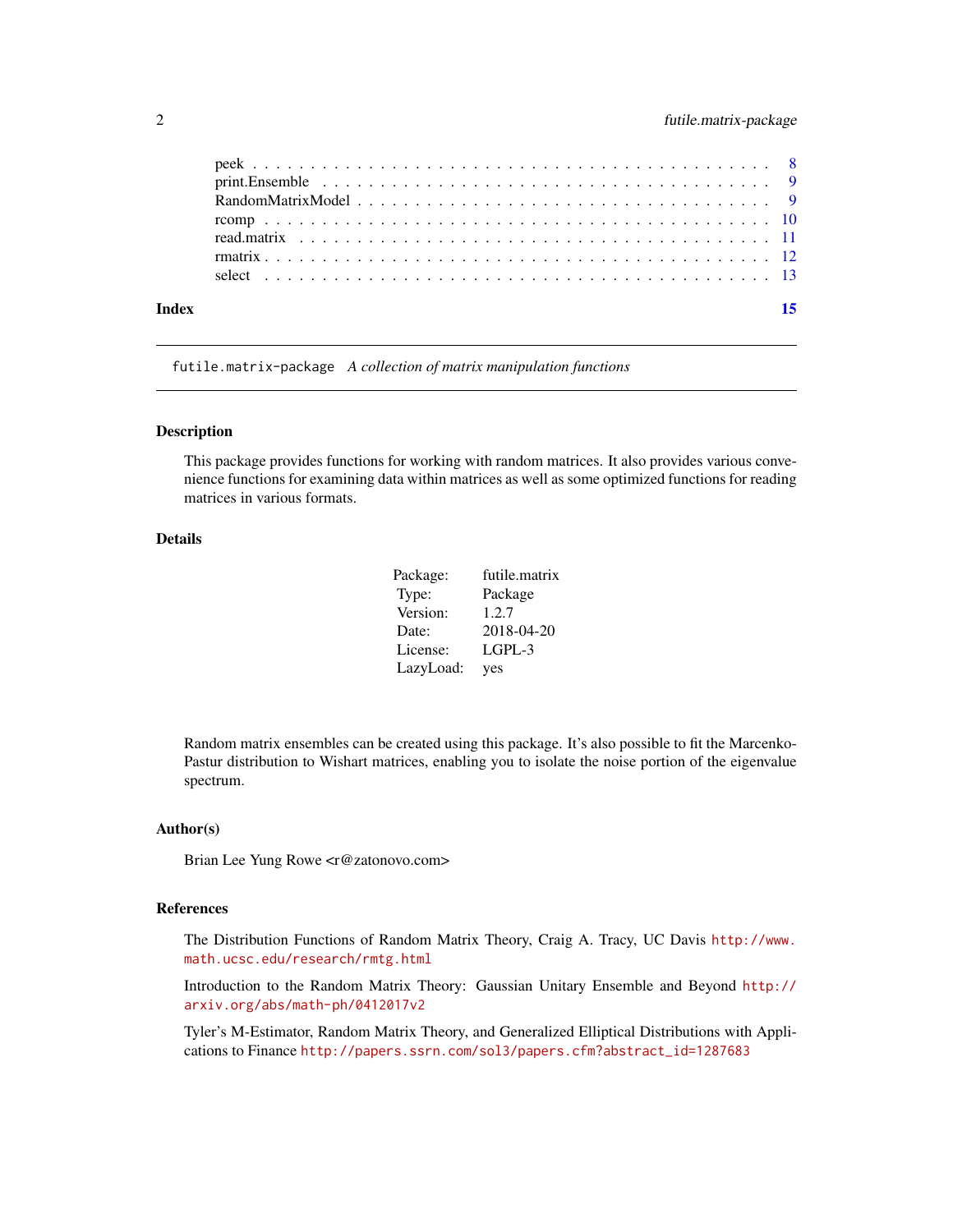#### <span id="page-2-0"></span>arrange 3

# See Also

[select](#page-12-1), [expand](#page-5-1), [read.matrix](#page-10-1)

#### Examples

```
# Generate a random ensemble
m <- rmatrix(WishartModel(100,400))
# Select sub-matrices
library(datasets)
select(swiss, "Rive")
select(swiss, col.pat='^E')
select(swiss, "Rive", '^E') <- -1
dimnames <- list( c(rownames(swiss), 'Zermat', 'Zurich', 'Geneva'),
 c(colnames(swiss), 'Age','Hair.Color') )
my.swiss <- expand(swiss, dimnames)
```
arrange *Order matrix elements based on rownames and/or colnames*

## Description

This is a convenience function for ordering rows and columns within a matrix.

#### Usage

```
arrange(m, order.rows = TRUE, order.cols = TRUE, comparator = NULL)
```
## Arguments

| m          | A matrix whose rows and/or columns are to be arranged |
|------------|-------------------------------------------------------|
| order.rows | Whether rows are to be ordered. Defaults to TRUE      |
| order.cols | Whether columns are to be ordered. Defaults to TRUE   |
| comparator | A function to define the ordering. Currently unused   |

#### Details

To ensure proper operations are performed, the ordering of rows and columns within matrix operands must be consistent. Arrange conveniently performs this ordering.

In the future, a comparator will be added so that custom orderings can be applied to the function.

## Value

A matrix whose rows and/or columns have been ordered. By default, both rows and columns are ordered.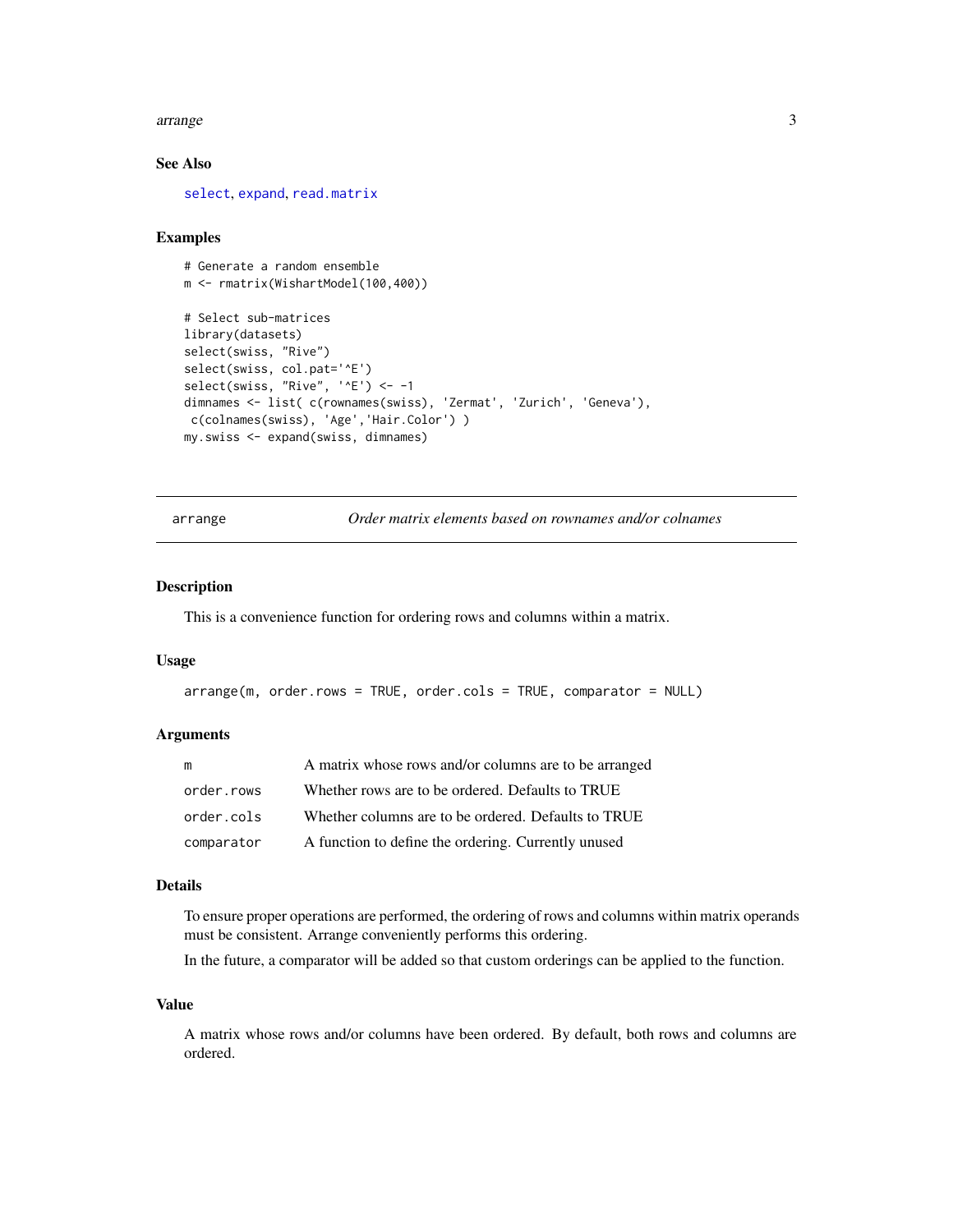# <span id="page-3-0"></span>Examples

```
library(datasets)
arrange(state.x77)
```
assign\_matrix\_dense *Create a matrix from a triplet representation*

# Description

A somewhat optimized constructor of dense matrices from triplets

# Usage

assign\_matrix\_dense(raw, row.ids, col.ids)

## Arguments

| raw     | data frame in triplet form where each row represents a triplet |
|---------|----------------------------------------------------------------|
| row.ids | The row ids                                                    |
| col.ids | The col ids                                                    |

## Value

A matrix

ct *Perform the conjugate transpose of a matrix*

# Description

Convenience function

# Arguments

m A matrix

# Value

THe conjugate transpose of the original matrix

# Usage

 $ct(m)$  %::% matrix : matrix ct(m)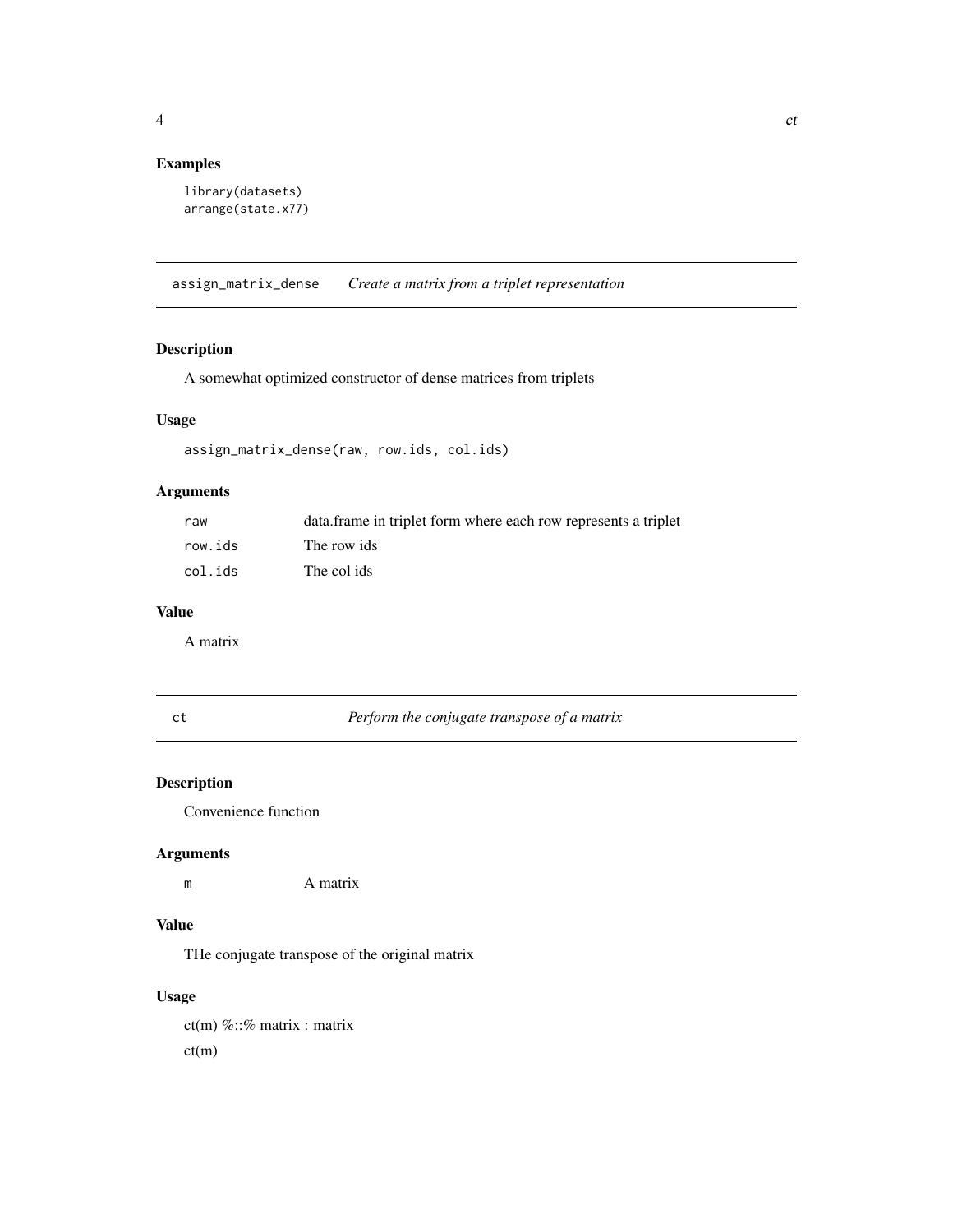#### <span id="page-4-0"></span>cutoff 5

# Details

This is a convenience function to compute the conjugate transpose. For real-valued matrices, ct(m)  $=$  t(m).

#### Examples

```
x <- matrix(rcomp(16), nrow=4)
ct(x)
```
cutoff *Calculate the upper bound of the noise spectrum*

## Description

Finds the cutoff point between the noise portion of the eigenvalue spectrum and the "signal" part.

## Arguments

p A random matrix

#### Value

The eigenvalue associated with the upper bound of the noise spectrum

# Usage

```
cutoff(p)
cutoff(p, es, estimator)
```
# Examples

```
cutoff(rmatrix(WignerModel(100)))
```
<span id="page-4-1"></span>dmatrix *Get the density for the given random matrix model*

# Description

This is the analog to dnorm except for a random matrix

# Arguments

| $\boldsymbol{\mathsf{x}}$ | A numeric vector        |
|---------------------------|-------------------------|
| model                     | The random matrix model |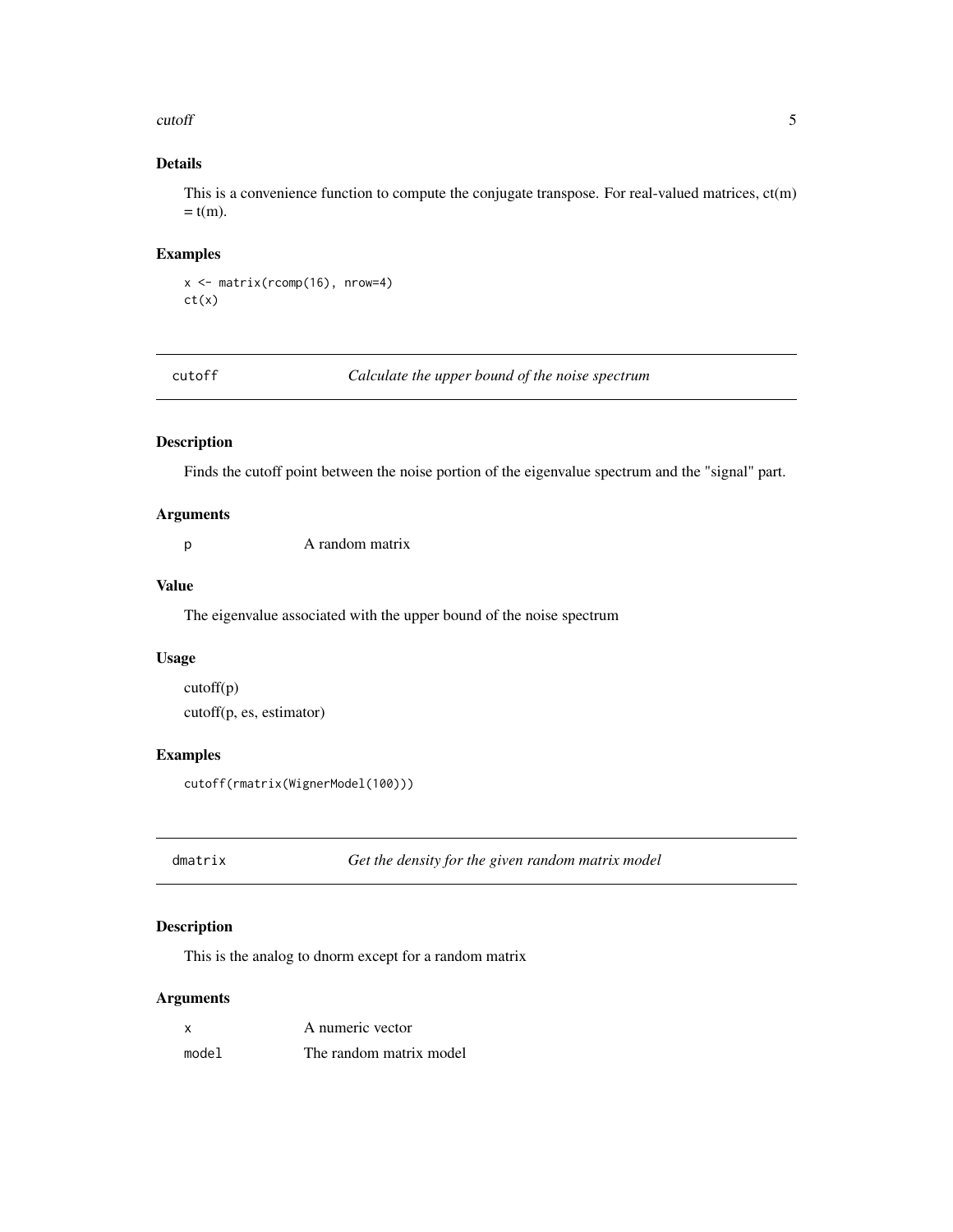#### <span id="page-5-0"></span>6 expanding the state of the contract of the contract of the contract of the contract of the contract of the contract of the contract of the contract of the contract of the contract of the contract of the contract of the c

## Value

A vector of corresponding densities

#### Usage

dmatrix(x, model) dmatrix(x, model) dmatrix(x, model)

#### Examples

m <- WignerModel(100) dmatrix(seq(-1,1,by=0.02), m)

domain *Get the bounds of the eigenvalues for the given model*

# Description

Currently only supports Wishart matrices

#### Arguments

model The random matrix model

# Value

A vector containing the lower and upper bounds

# Usage

domain(model)

<span id="page-5-1"></span>expand *Expand a matrix to larger dimensions, filling in new entries*

#### Description

Provides a convenient mechanism for expanding the dimensions of a matrix with a specified default value. This is particularly useful if the matrix needs to match dimensions with another matrix. Expand can take either another matrix or a set of dimnames to grow the matrix. In either case, the expanded matrix will have dimensions that match the explicitly or implicitly specified dimnames.

#### Usage

expand(m, target, default =  $0$ )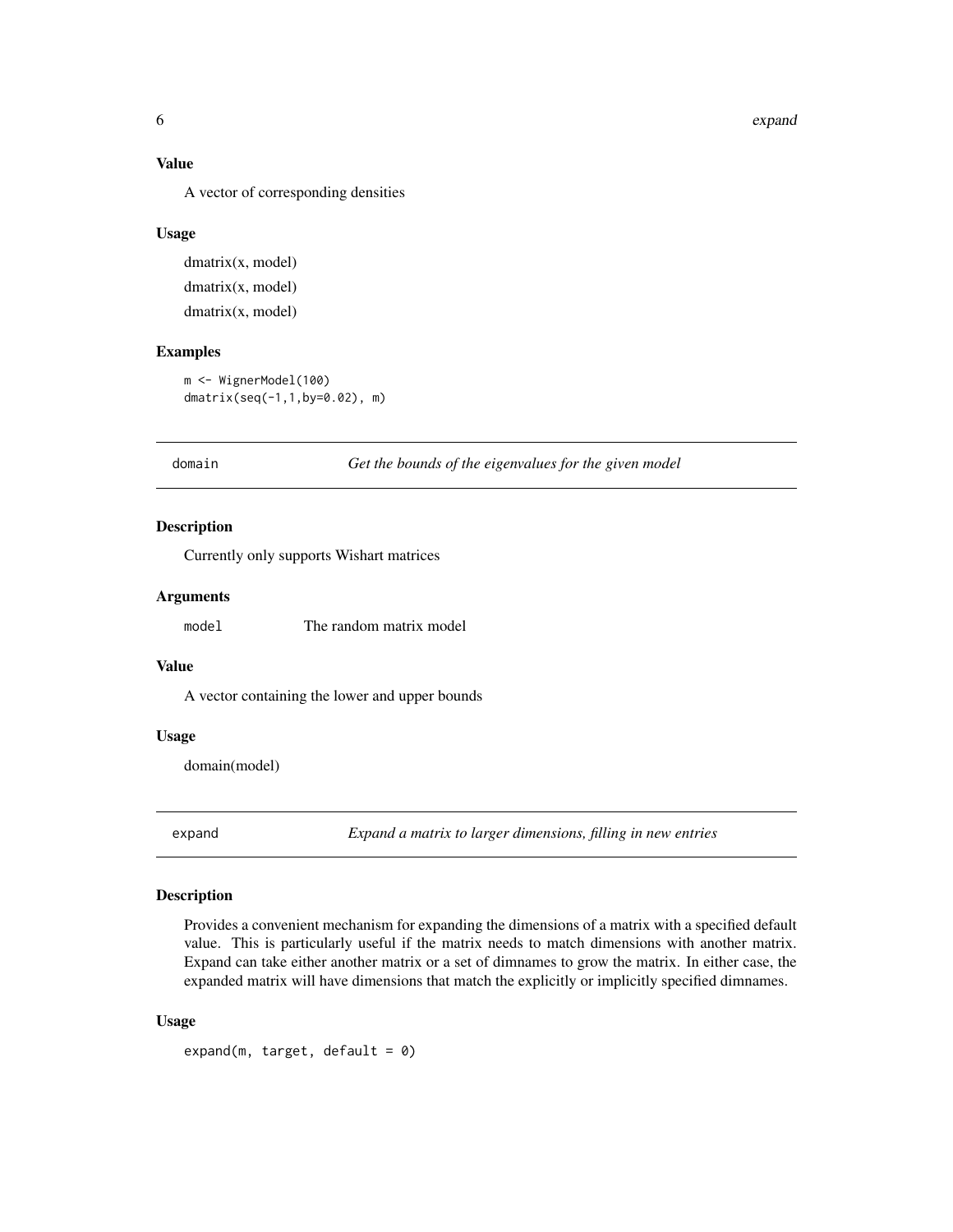#### <span id="page-6-0"></span>fit.density 7

#### Arguments

| m       | A matrix to expand                                                |
|---------|-------------------------------------------------------------------|
| target  | A list containing the dimnames or a matrix that contains dimnames |
| default | The default value to use for the new entries                      |

#### Details

To properly expand m to target, the rownames and colnames of m must be a strict subset of target's rownames and colnames. If this requirement is not satisfied, the behavior is currently undefined (although most likely an error will result). In the future, the behavior might be configurable to drop those rows/columns that are not in target's rownames/colnames.

In general, expand tries to err on the side of accomodation, although the implementation is incomplete. If target is a list, then the format is the same as when constructing a matrix and passing dimnames as an argument. Currently, only a list or a matrix are supported. If a list, target[[0]] represent the row names and target[[1]] are the column names. This could be relaxed in the future to any object that has a rownames and colnames.

Note that a current limitation/feature in expand is that it orders the resulting matrix by rows and columns. More precise control needs to be provided here, with the default being the ordering of the rows and columns conforming to target.

TODO: Consistency check to ensure all rownames/colnames of m are a subset of target

## Value

The expanded matrix with rows and columns corresponding to the target dimnames

#### Examples

```
rows.m <- c('row.1', 'row.2', 'row.3')
cols.m <- c('col.1', 'col.2')
rows.n <- c(rows.m, 'row.4')
\text{cols.n} \leftarrow \text{c}(\text{cols.m}, \text{ 'col.3'})m \leq -\text{matrix}(c(1,4,7,2,5,8), \text{ncol=2, dimnames=list(rows.m,cols.m))}n \leq - matrix(c(1,4,7,10,2,5,8,11,3,6,9,12), ncol=3,
  dimnames=list(rows.n,cols.n))
expand(m, n)
```
fit.density *Fit the eigenvalue spectrum to model*

#### Description

This only works for fitting the Marcenko-Pastur distribution. It's also not designed for external use.

## Arguments

| lambda | Eigenvalues    |
|--------|----------------|
| fitter | A fit function |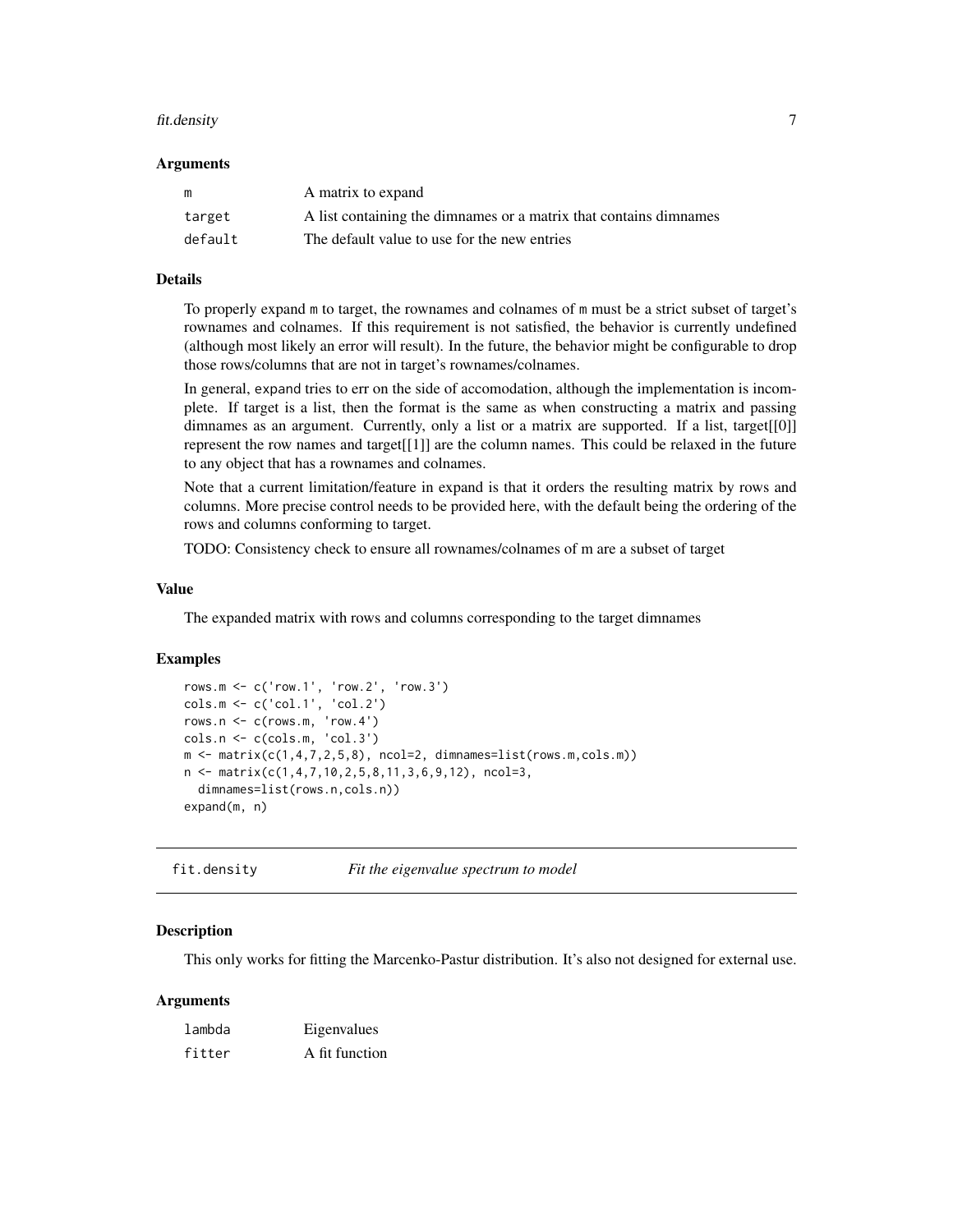# <span id="page-7-0"></span>Value

Optimal parameters

#### Examples

```
## Not run:
m <- rmatrix(WishartModel(50, 200))
es <- eigen(m)
fit.density(es, MaximumLikelihoodFit(hint=c(1,1)))
```
## End(Not run)

peek *Peek inside a matrix or vector*

# Description

Peek is a simple utility to conveniently look at a portion of a matrix. This is similar to head and tail but provides a 2-dimensional slice instead of a complete row. This is useful for debugging and inspecting matrices.

# Usage

 $peek(x, upper = 5, lower = 1)$ 

# Arguments

| $\mathsf{x}$ | Any object that supports subsetting |
|--------------|-------------------------------------|
| upper        | The upper bound in the subsetting   |
| lower        | The lower bound in the subsetting   |

#### Value

A subset of the original matrix, data.frame, etc.

# Examples

```
m <- matrix(c(1,3,4,2, 5,10,11,2, 3,42,8,22, 23,15,3,8), ncol=4)
peek(m, 2)
```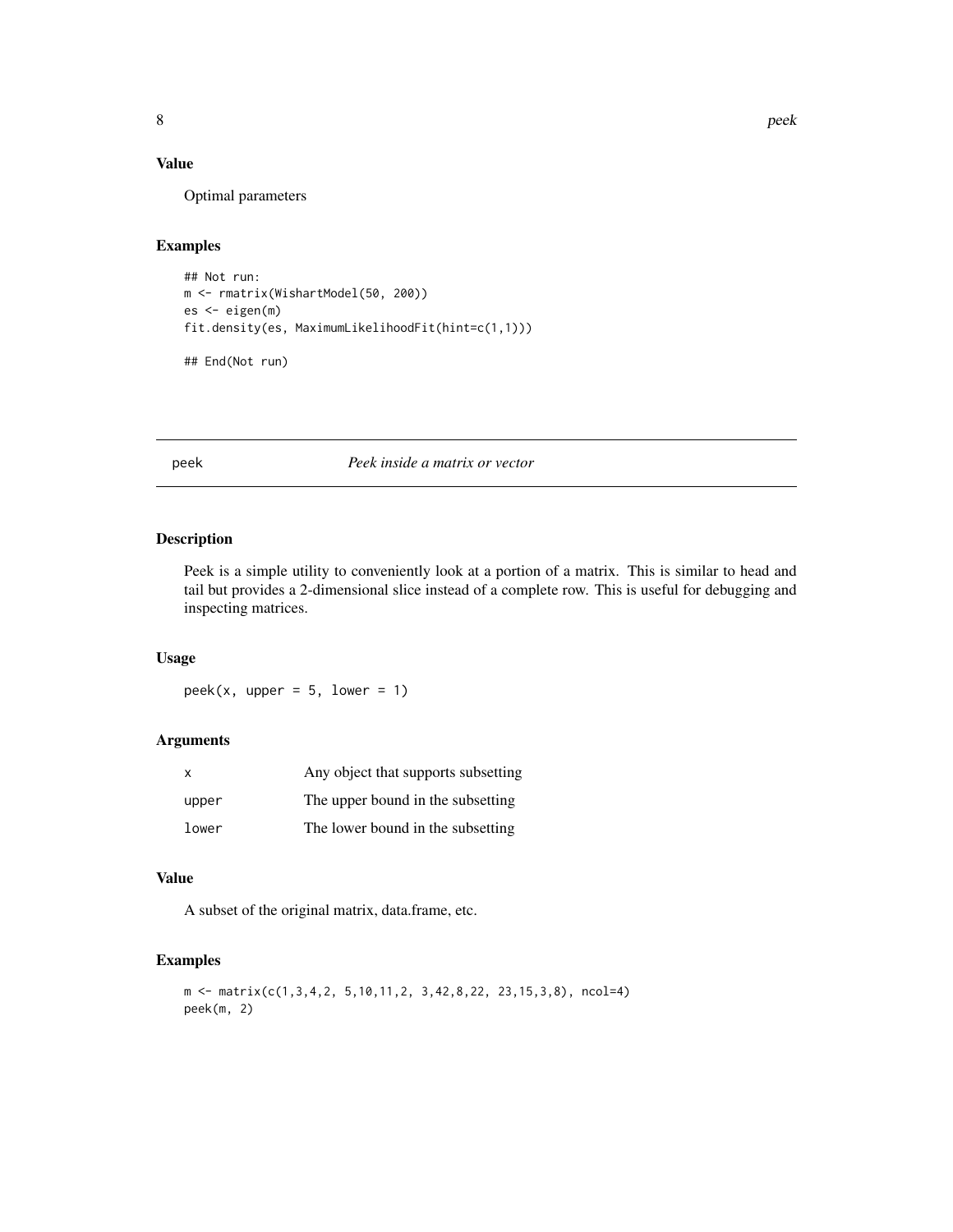<span id="page-8-0"></span>print.Ensemble *Print a random matrix ensemble*

# Description

Pretty print the ensemble instead of dumping a bunch of matrices

# Usage

```
## S3 method for class 'Ensemble'
print(x, \ldots)
```
# Arguments

|          | An ensemble of random matrices |
|----------|--------------------------------|
| $\cdots$ | Reserved for later             |

# Value

Used for side-effects

#### See Also

[Ensemble](#page-8-1)

| RandomMatrixModel | Type constructors for random matrices and ensembles of random ma-<br><i>trices</i> |
|-------------------|------------------------------------------------------------------------------------|
|                   |                                                                                    |

# <span id="page-8-1"></span>Description

Provides type constructors for creating random matrices. Various studies can be initiated afterward.

# Arguments

| real           | Whether the matrix has real components or not |
|----------------|-----------------------------------------------|
| n              | Number of rows                                |
| m              | Number of columns                             |
| m1             | Number of columns                             |
| m <sub>2</sub> | Number of columns                             |
| sd             | Standard deviation of the sample population   |
| count          | Number of matrices in the ensemble            |
| model          | The random matrix model to use                |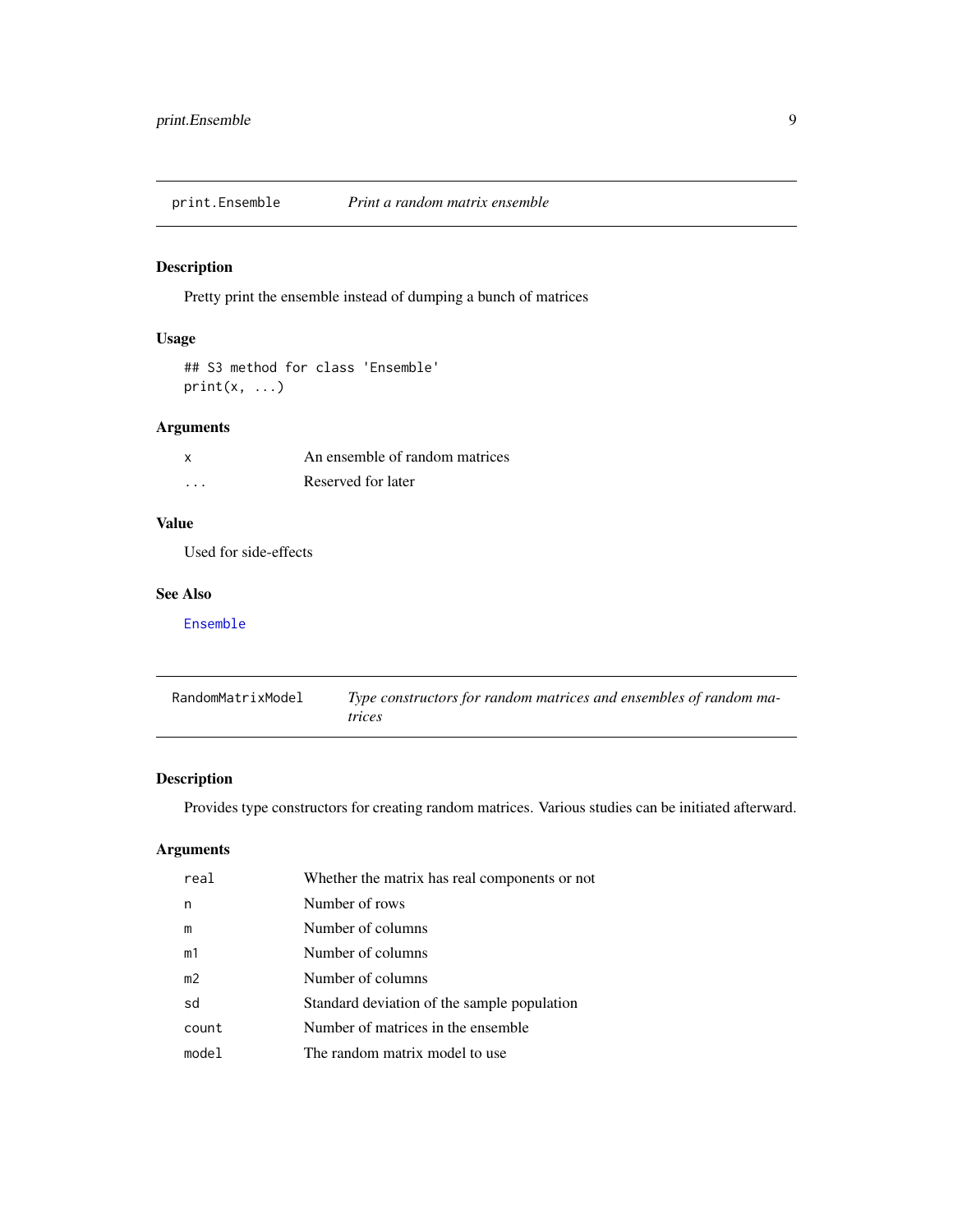# Value

Returns a model type. Use with [rmatrix](#page-11-1) or [Ensemble](#page-8-1) to generate actual matrices.

# Usage

RandomMatrixModel(real=TRUE, ...) WignerMatrix(x, model) WishartModel(n, m, sd=1, ...) JacobiModel(n, m1, m2, ...) Ensemble(count, model)

# Examples

```
model <- WignerModel(10)
m <- rmatrix(model)
e <- Ensemble(20, model)
```
rcomp *Generate random complex numbers*

#### Description

Generate random complex numbers using the specified distribution. By default rnorm is used.

#### Arguments

|      | Length of the output vector                     |
|------|-------------------------------------------------|
| dist | The distribution for the random number genertor |

# Value

A vector of random numbers

#### Usage

rcomp(n, dist) rcomp(n, dist=rnorm)

# Details

This function is used primarily to generate random matrices.

# Examples

```
rcomp(10)
rcomp(10, runif)
```
<span id="page-9-0"></span>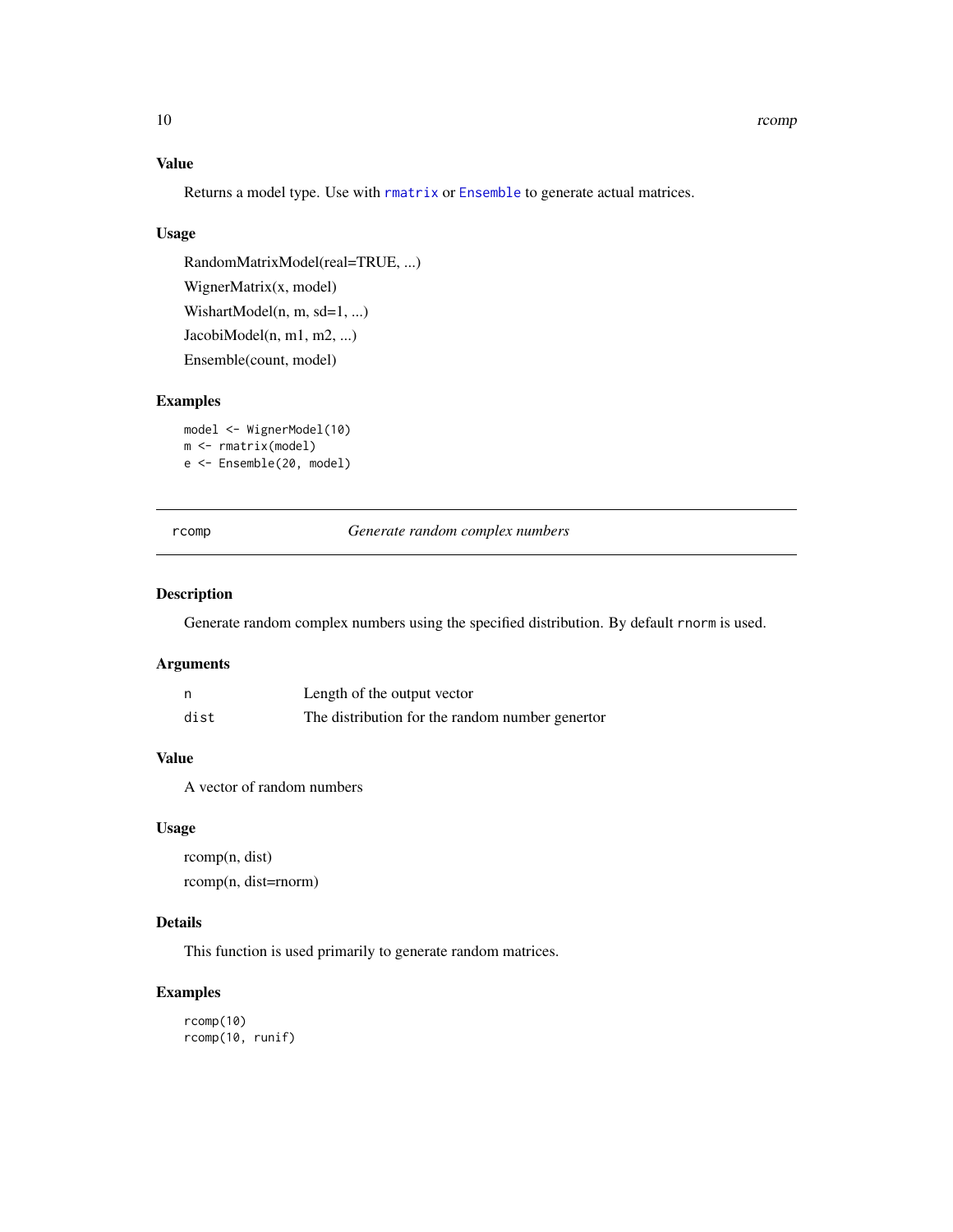# <span id="page-10-1"></span><span id="page-10-0"></span>Description

Reading matrices from files can be time consuming depending on the size of the matrix. read.matrix implements a fairly efficient routine to read in sparse matrices and return dense matrix counterparts.

#### Usage

```
read.matrix(file, header = FALSE, skip = 1, row.ids = NULL,
 col.ids = NULL, colClasses = c("character", "character", "numeric"),
 assign.fn = assign_matrix_dense, filter.fn = NULL, ...)
```
### Arguments

| file       | A file or connection to read from                                                                                                                                              |
|------------|--------------------------------------------------------------------------------------------------------------------------------------------------------------------------------|
| header     | Whether header lines exist defining all possible rows an columns. If this is<br>false, then the defined triplet elements will produce the complete set of rows<br>and columns. |
| skip       | The number of rows to skip. This assumes there is a single header line, which is<br>skipped.                                                                                   |
| row.ids    | If header is TRUE, the row number that defines the row ids If header == FALSE,<br>the row ids to use for the matrix                                                            |
| col.ids    | If header is TRUE, the col number that defines the collids If header $==$ FALSE,<br>the colids to use for the matrix                                                           |
| colClasses | The classes to use for the columns in the triplet file                                                                                                                         |
| assign.fn  | The function to use to construct the sparse representation that is then converted<br>to a dense matrix                                                                         |
| filter.fn  | An optional function used to filter/clean the input data and/or row/column ids.<br>The signature of filter. fn must have arguments for data, row.ids, and col.ids              |
| $\ddots$ . | Additional arguments to pass to the construction portion of the implementation                                                                                                 |

#### Details

Matrices that have dimensions on the order of thousands can be slow to load into R. 'read.matrix' provides an efficient implementation for reading sparse matrices in triplet form from a file or other connection. This version removes dependencies from other packages and shows a speed improvement over those methods.

The primary benefit of this function is that named rows and columns can be used as opposed to integer indexes, as compared to the slam package. The other main motivation is that if the memory is available, dense matrix calculations can be faster than their sparse counterparts, not to mention having a wider range of operators available.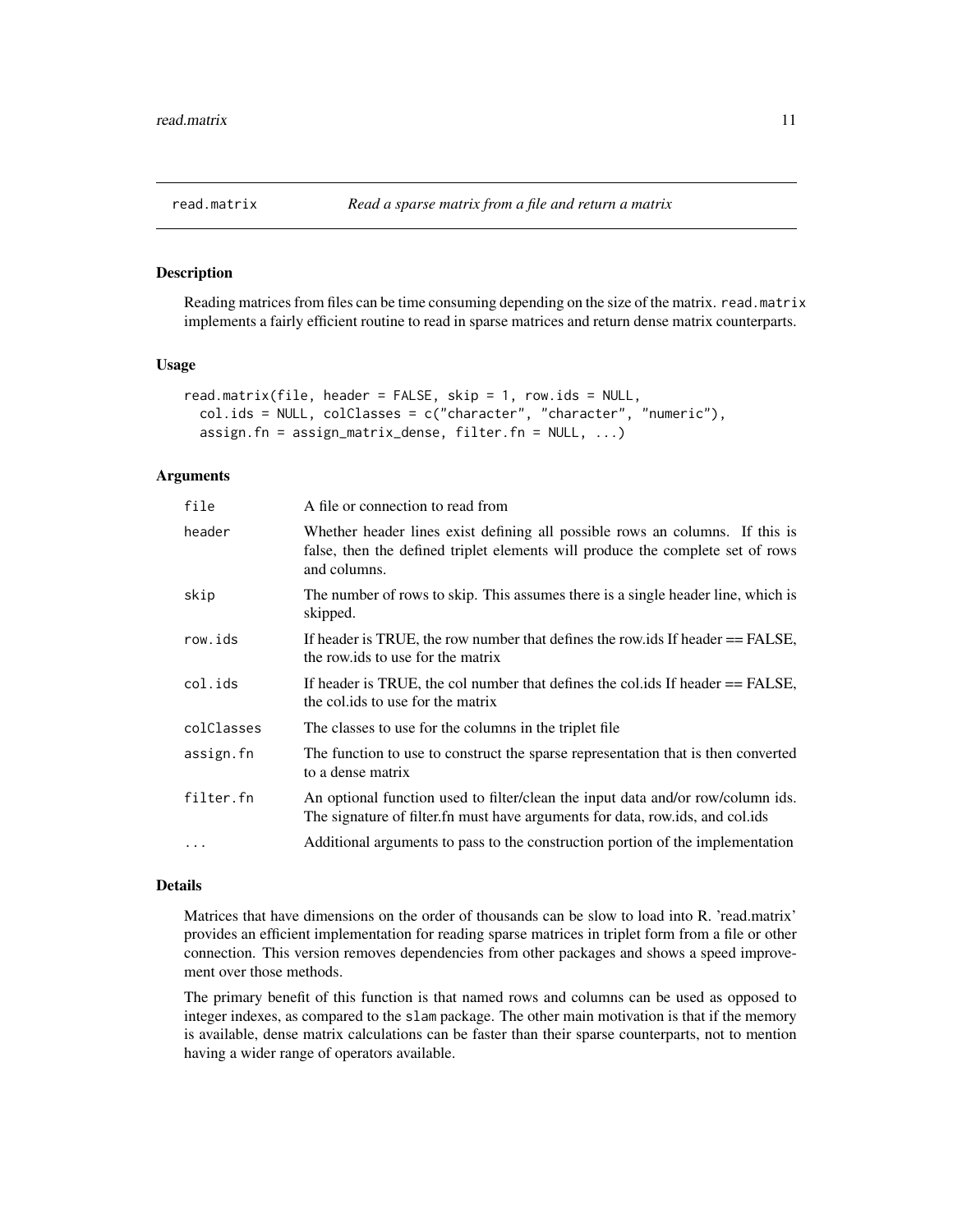<span id="page-11-0"></span>When header == TRUE, the row names and/or column names are read from the file. The names are expected to be comma separated in a single line.

Various methods can be used to construct a sparse matrix representation that is used as the basis for constructing the dense matrix. Currently only the assign\_matrix\_dense function is available, which works well for matrices in triplet form.

#### Value

A matrix object generated from sparse triplet data

#### Author(s)

Brian Lee Yung Rowe

#### Examples

```
## Not run:
 path <- system.file('sample-data/triplet.csv', package='futile.matrix')
 m <- read.matrix(path)
 rows <- paste('row', 1:10000, sep='.')
 cols <- paste('col', 1:10000, sep='.')
 n <- read.matrix(path, row.ids=rows, col.ids=cols)
```

```
## End(Not run)
```
<span id="page-11-1"></span>

#### rmatrix *Generation of random matrices*

## Description

Generate various types of random matrices

#### Arguments

model The matrix model to use, which includes the size of the matrix. The model argument must be of type RandomMatrixModel. Numerous sub-types (e.g. Wigner-Model, WishartModel) are supported generating the appropriate type of random matrix.

#### Usage

rmatrix(model) rmatrix(model) rmatrix(model) rmatrix(model)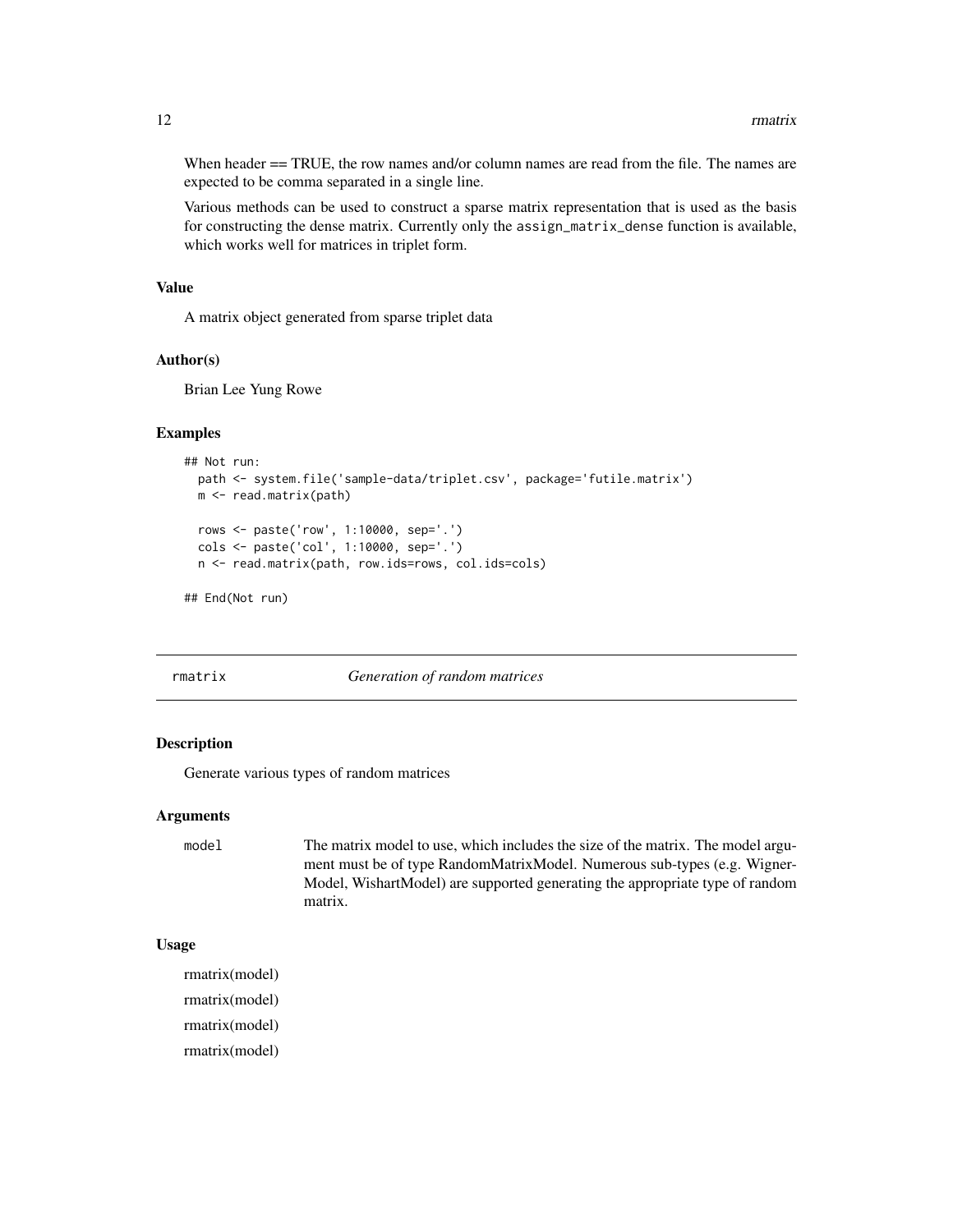<span id="page-12-0"></span> $s$ elect  $13$ 

# Details

Used to generate a random matrix from various families. The idea is to specify a model, which is then used to generate random realizations and also to compute other properties of the matrix.

#### See Also

[dmatrix](#page-4-1)

## Examples

```
model <- WignerModel(10)
m <- rmatrix(model)
## Not run:
e <- Ensemble(20, model)
hist(max_eigen(e), freq=FALSE)
```
## End(Not run)

<span id="page-12-1"></span>select *Select a portion of a matrix based on a regular expression of the row and/or column names.*

#### Description

Extract a subset of a matrix based on regex patterns on either the rownames, the colnames or both. Once this subset has been selected, assignments can be made following standard consistency rules.

#### Usage

 $select(m, row.path = NULL, col.path = NULL, ...)$ 

#### Arguments

| m       | A matrix from which to select a subset   |
|---------|------------------------------------------|
| row.pat | A regular expression to use for rownames |
| col.pat | A regular expression to use for colnames |
|         | Additional arguments to pass to grep     |

#### Details

Oftentimes it is useful to get at a specific subset of data within a matrix. In large matrices, it can be cumbersome to access specific rows and/or columns using traditional subsetting methods, particularly if it is a complex set that is to be extracted. select provides regex searching on named matrices to access portions of a matrix that satisfy the regex. Note that select will work for data.frames as well.

It is possible to assign values to the selected subset as a means to modify the original matrix. Standard consistency rules must be satisfied for any assignment operations.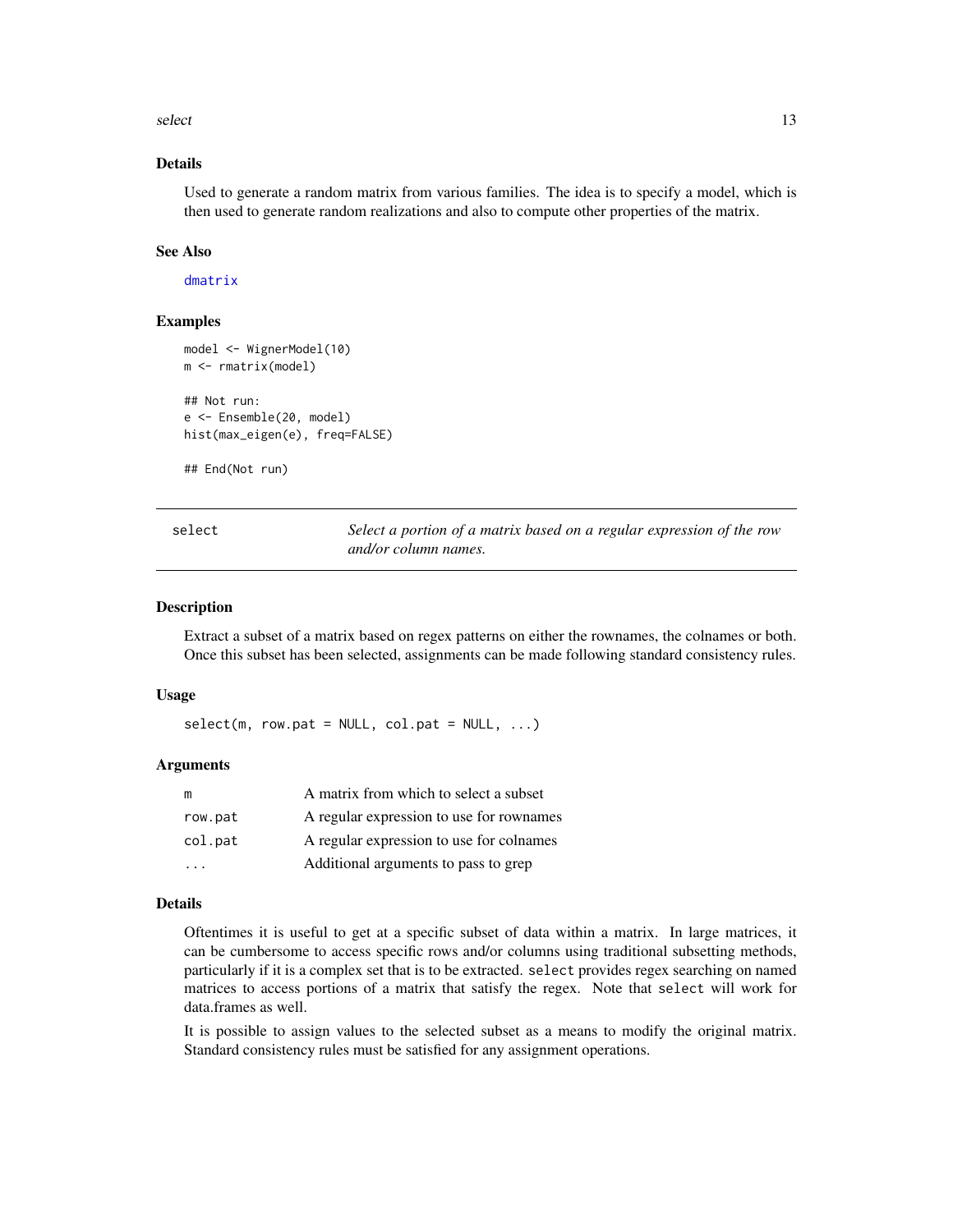# Value

A matrix containing all rows and columns that satisfy the patterns given. If no values match, then an empty matrix will be returned.

# Examples

```
library(datasets)
select(swiss, "Rive")
select(swiss, col.pat="E", fixed=TRUE)
select(swiss, row.pat='^[A-T]', col.pat="^E")
select(swiss, "Rive", "Ed") <- min(select(swiss, "^[^R]", "Ed"))
```